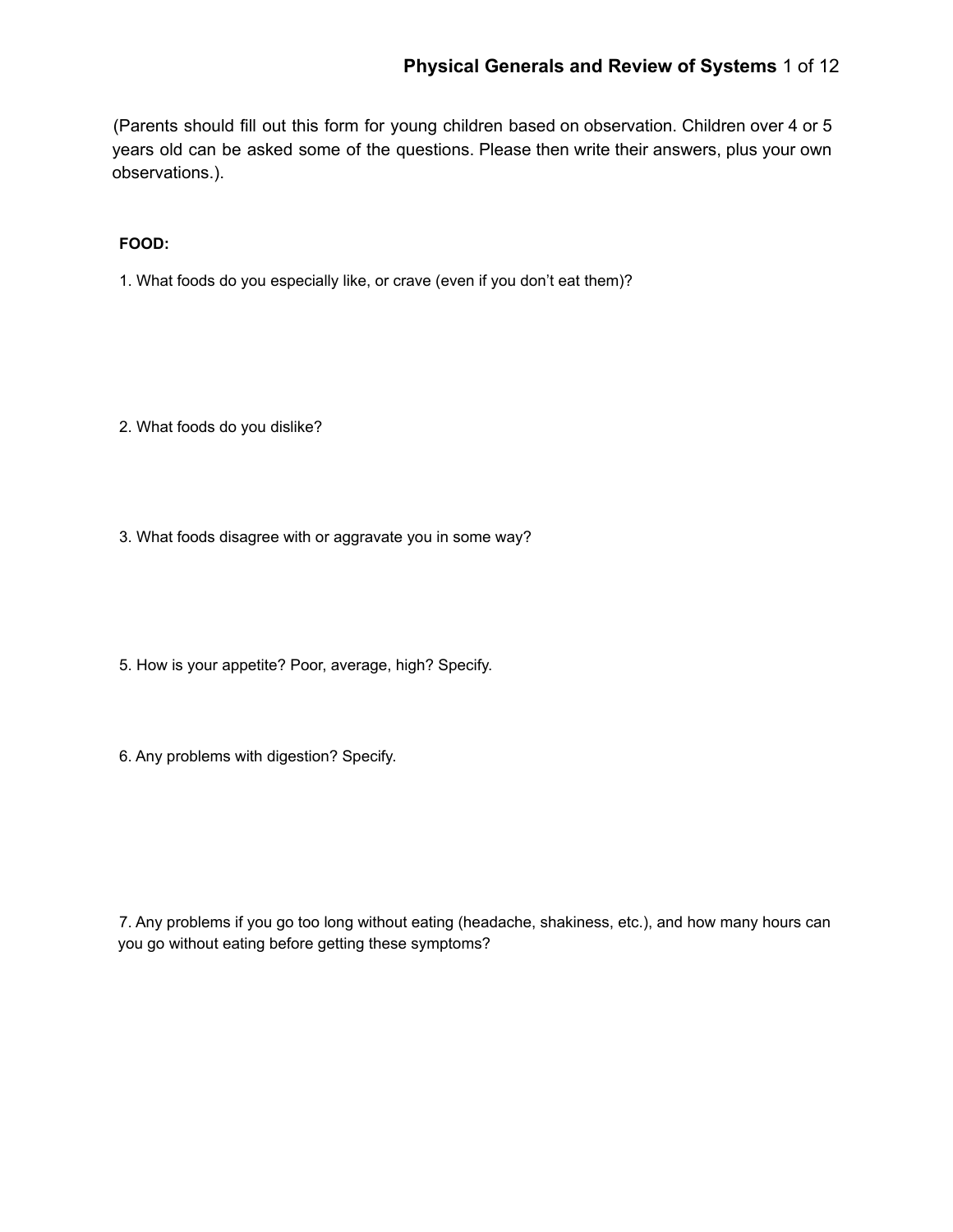## **THERMAL STATE**:

- 1. Which do you tolerate the LEAST: extreme hot weather, or extreme cold weather? Please specify if either extreme causes or aggravates any symptoms.
- Is this a lifelong tendency, or has it changed in recent years?
- 2. Are you affected by a draft of air? How?
- 3. Does any particular weather affect you (rainy/damp, hot & humid, dry, windy, etc.)? How?
- 4. How do you like or tolerate the direct sun? Any symptoms if in it too long?
- 5. Do thunderstorms affect you? How?
- 6. How do you feel at the ocean? Any improvement in symptoms there?
- 7. Any reaction to moon phases?

8. Any dislike for a particular season (Spring, Fall, etc.), or seasonal worsening of symptoms? 9. Any desire for open air (fresh air, open windows, bedroom window cracked, etc.)? How strong?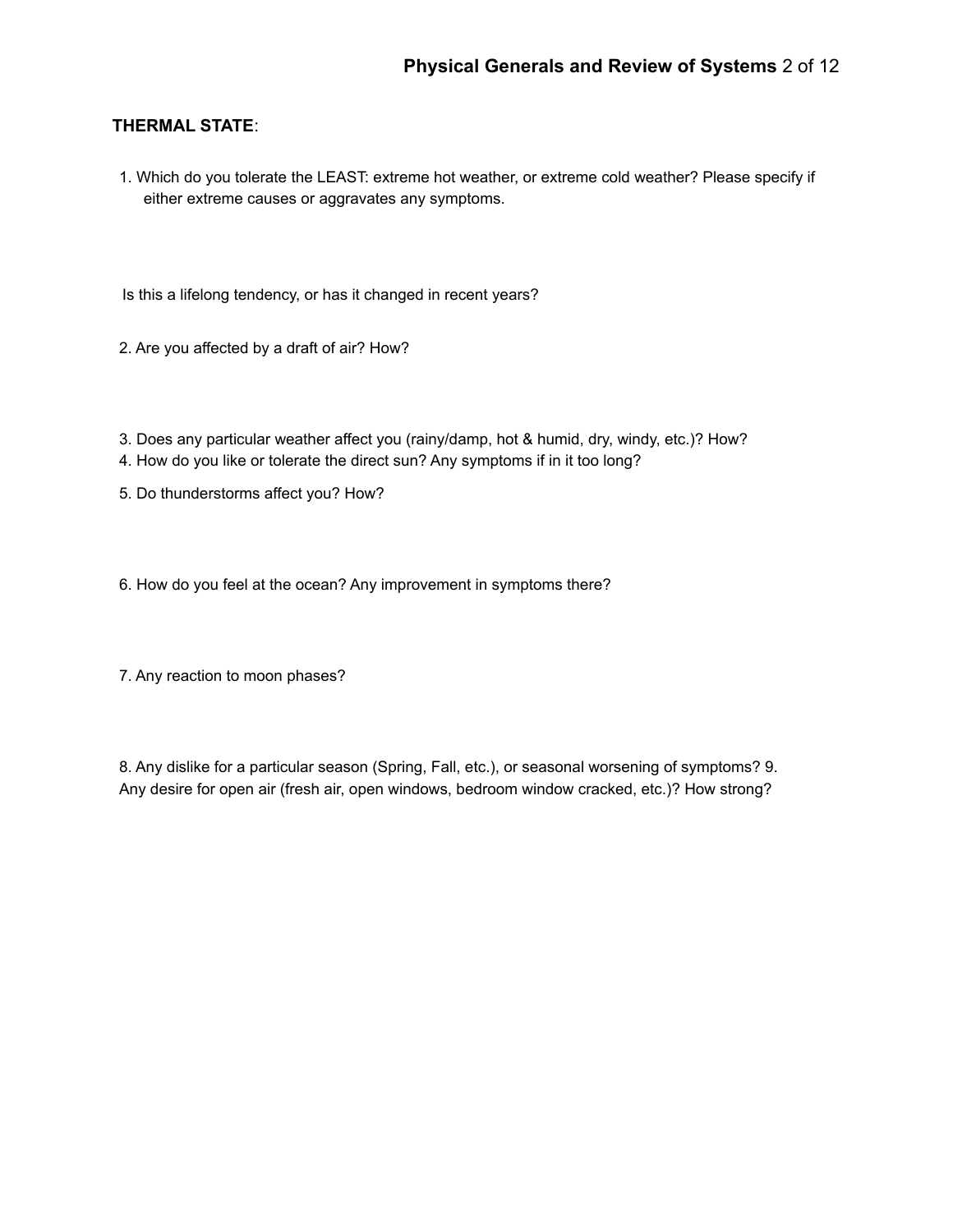# **Physical Generals and Review of Systems** 3 of 12

#### **PERSPIRATION**:

- 1. Circle one: Absent Mild Moderate Heavy
- 2. In what particular areas to you perspire?

Head Back Chest Groin Hands Feet 3. Any particular odor to the perspiration? Describe.

4. Any stains left on clothing or sheets? Describe.

## **ENERGY**:

1. On average, where does your energy usually fall on the following scale (circle): 1=can hardly get out of bed, 10=plenty of energy each day: 1 2 3 4 5 6 7 8 9 10

2. What is your best time of day or night?

3. Worst time of day or night?

4. Does anything else modify your energy (make it better or worse)? Explain.

5. On average, how is your motivation to do the things you need and want to do each day (circle): 1=none, 10=excellent: 1 2 3 4 5 6 7 8 9 10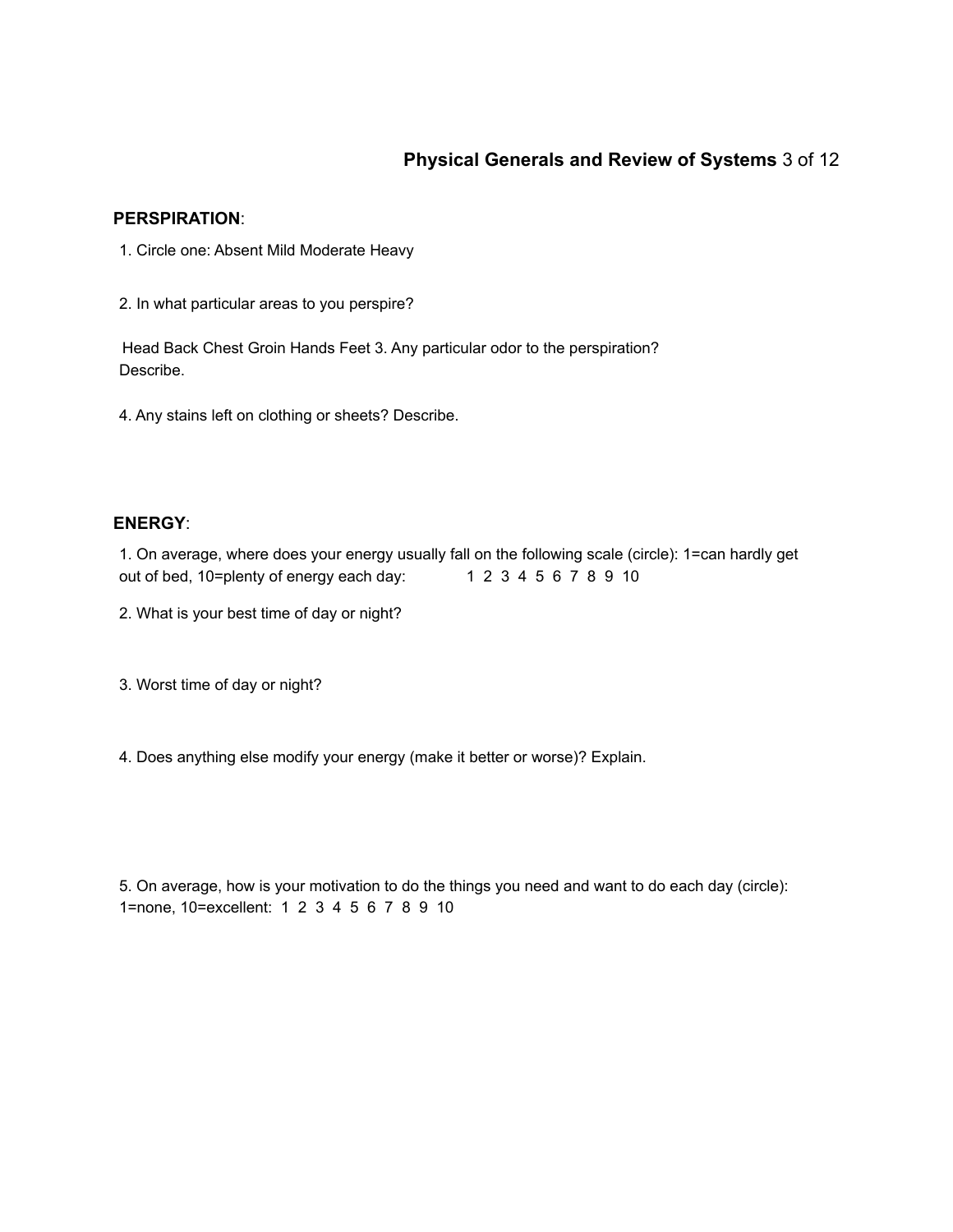## **SLEEP**:

1. Any problems falling asleep at night? Describe.

2. Any problems staying asleep all night? Describe, and include if you usually wake at a certain time.

3. What is your preferred position to sleep in? Why?

4. Any position you cannot sleep in? Why not?

5. In your sleep, do you (circle any that apply):

snore talk grind teeth sweat drool move a lot

stick feet out of covers put arm(s) over/under your head

6. Do you wake refreshed in the morning?

7. How easy or difficult do you find it to wake up? How long does it take to feel fully awake most days?

8. Do you prefer to have covers on? Can you sleep without them in warm weather?

9. Do you recall dreams? If so, relate any recurring dreams or themes (even back in childhood). Also, please describe any recent dream, including any feelings you had in the dream.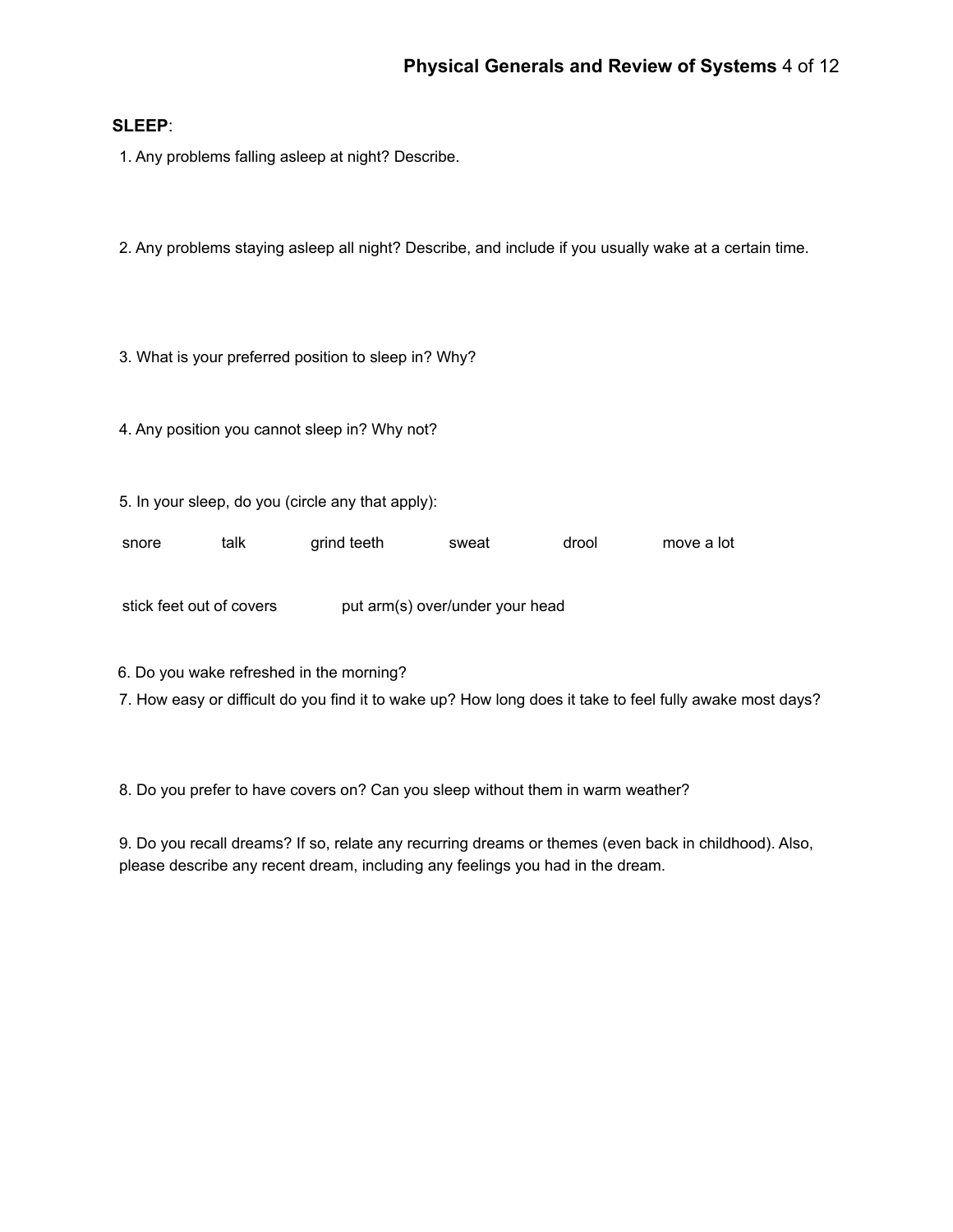## **PSYCHOSOCIAL HISTORY**:

Please take your time with this section, and answer with as much honesty as possible. Using *specific examples* is most helpful. Use the back of the page or attach a page if needed.

1. What about others do you admire the most (or is there someone in particular you admire or have looked up to)? Why?

2. What about others annoys you or do you dislike? This could be a character trait, or something people do that really irks you.

3. How do you express your anger? What triggers it? How have you expressed it at your worst?

4. When upset about something, do you prefer to be left alone, or to have someone available for talking/ consolation?

5. How do you respond to music? How intense is your response?

6. How much do you like or desire to travel?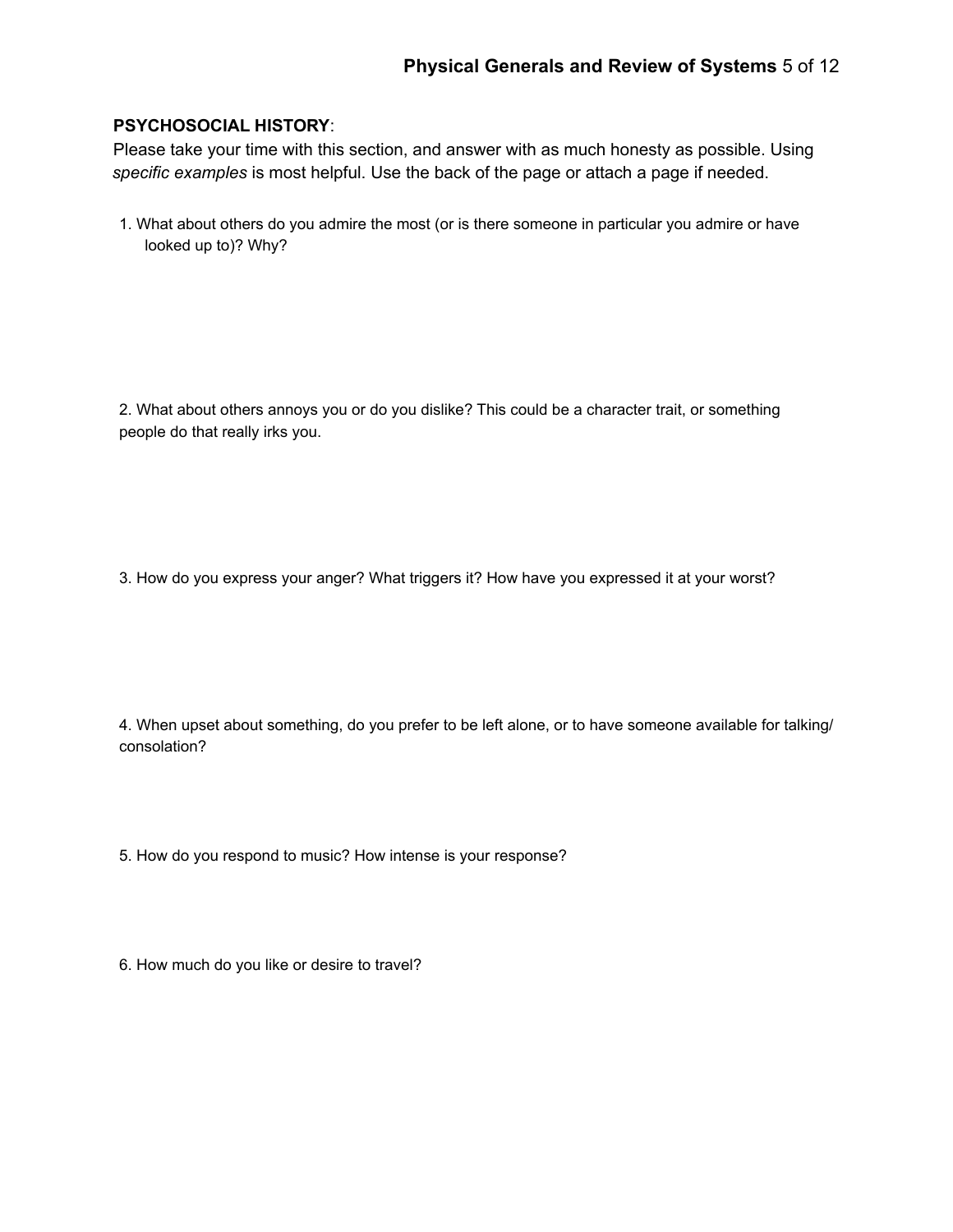7. How important is someone else's opinion of you (what others think of you)?

8. Briefly describe your relationship with your father (now and/or in the past):

9. Briefly describe your relationship with your mother (now and/or in the past):

10. Briefly describe any other significant relationships or life circumstances that affect you now (and/or have affected you in the past):

11. Briefly describe your spiritual/religious beliefs:

12. Have you ever dealt with any addiction issues (personally, or with family members)? What addiction?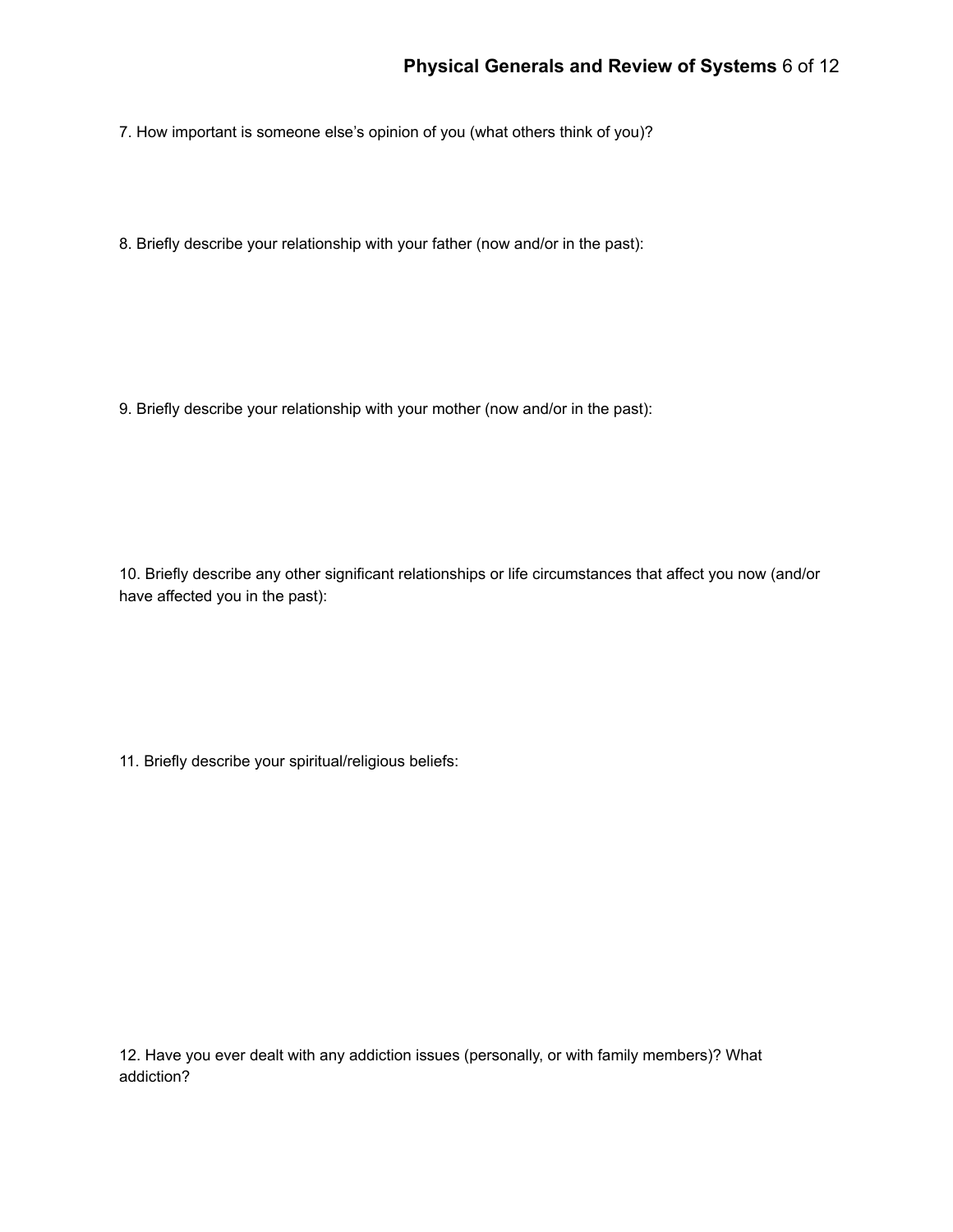# **Physical Generals and Review of Systems** 7 of 12

13. Describe your nature when you were a child? What were you like? What affected you?

14. If you feel this applies to your health, complete the following sentence: "I have never been well since…….":

15. Is there anything else that you feel affects your health now?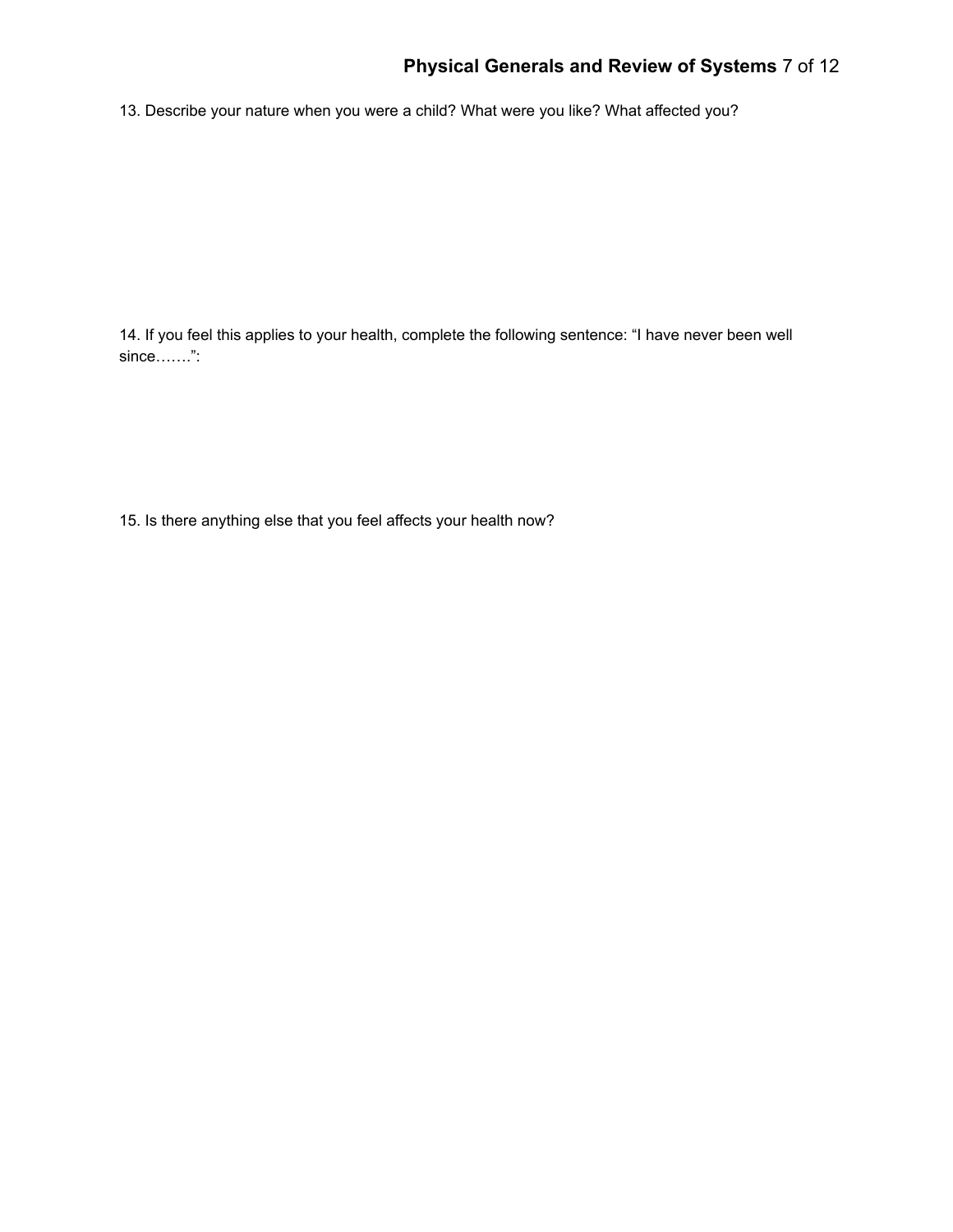**FEARS**: Circle any of the following common fears that you either currently have, or had as a child:

| Dark                         | <b>Storms</b>         | Ghosts                   | Being alone                    | <b>Basements</b> | Dogs    | Cats           | Snakes          |
|------------------------------|-----------------------|--------------------------|--------------------------------|------------------|---------|----------------|-----------------|
| <b>Spiders</b>               | <b>Birds</b>          | Mice/rats                | Other animals                  | Doctors          | Dentist | <b>Needles</b> |                 |
| <b>Blood</b>                 |                       | Health issues in general | Cancer                         | Heart disease    | Germs   |                | Death           |
|                              | Others dying (family) | Accidents                | Robbers                        | Poverty          | Failure |                | Public speaking |
| <b>Taking tests</b>          | <b>Heights</b>        |                          | Narrow places (claustrophobia) |                  | Water   | Crowds         |                 |
| <b>Bridges</b>               | Airplanes             | Insanity                 |                                |                  |         |                |                 |
| Vague sense of foreboding    |                       |                          |                                |                  |         |                |                 |
| Please list any other fears: |                       |                          |                                |                  |         |                |                 |

Do you have any particular worries that you don't consider fears? Be specific please.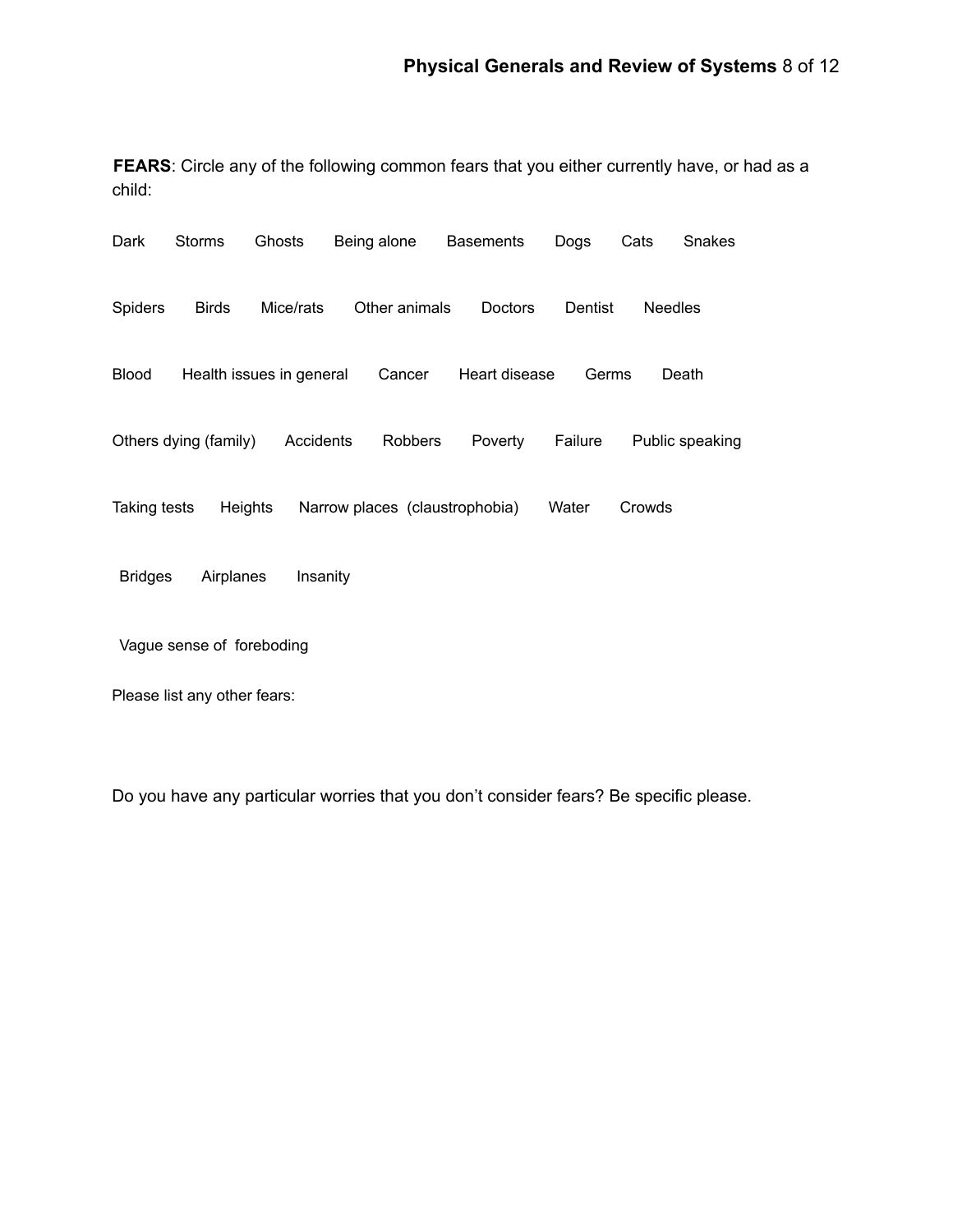## **REVIEW OF SYSTEMS**

Please indicate whether you have any problems in the following areas (or had problems in the past). Please give a brief description, especially if the area is an intense or recurrent problem.

1. HEAD:

- \_\_\_\_\_\_\_Headaches \_\_\_\_\_\_\_Migraines
- Dizziness
- Dandruff Other:

2. EYES:

- \_\_\_\_\_\_\_\_\_\_Blurry vision
- \_\_\_\_\_\_\_Itchy eyes
- Light sensitivity
- \_\_\_\_\_\_\_Pain
- \_\_\_\_\_\_\_Dryness
- \_\_\_\_\_\_\_Redness
- \_\_\_\_\_\_\_Other:

3. EARS:

- Ringing
- \_\_\_\_\_\_\_Infections
- **Example 21**<br>Hearing problems
- Excess wax
- \_\_\_\_\_\_\_Discharge
- \_\_\_\_\_\_\_Itching
- \_\_\_\_\_\_\_Other:

4. NOSE:

- \_\_\_\_\_\_\_\_\_Sense of smell (acute, lost, etc.)
- Sinus pain
- \_\_\_\_\_\_\_Discharge
- \_\_\_\_\_\_\_Stuffiness
- \_\_\_\_\_\_\_Sneezing
- \_\_\_\_\_\_\_Allergies
- \_\_\_\_\_\_\_Bloody noses
- \_\_\_\_\_\_\_Crusts inside
- Other:

5. MOUTH/THROAT:

- \_\_\_\_\_\_\_Sense of taste (altered, lacking, bad taste in mouth, etc.)
- \_\_\_\_\_\_\_Teeth (pain or other problems)
- \_\_\_\_\_\_\_Tongue
- \_\_\_\_\_\_\_Bleeding gums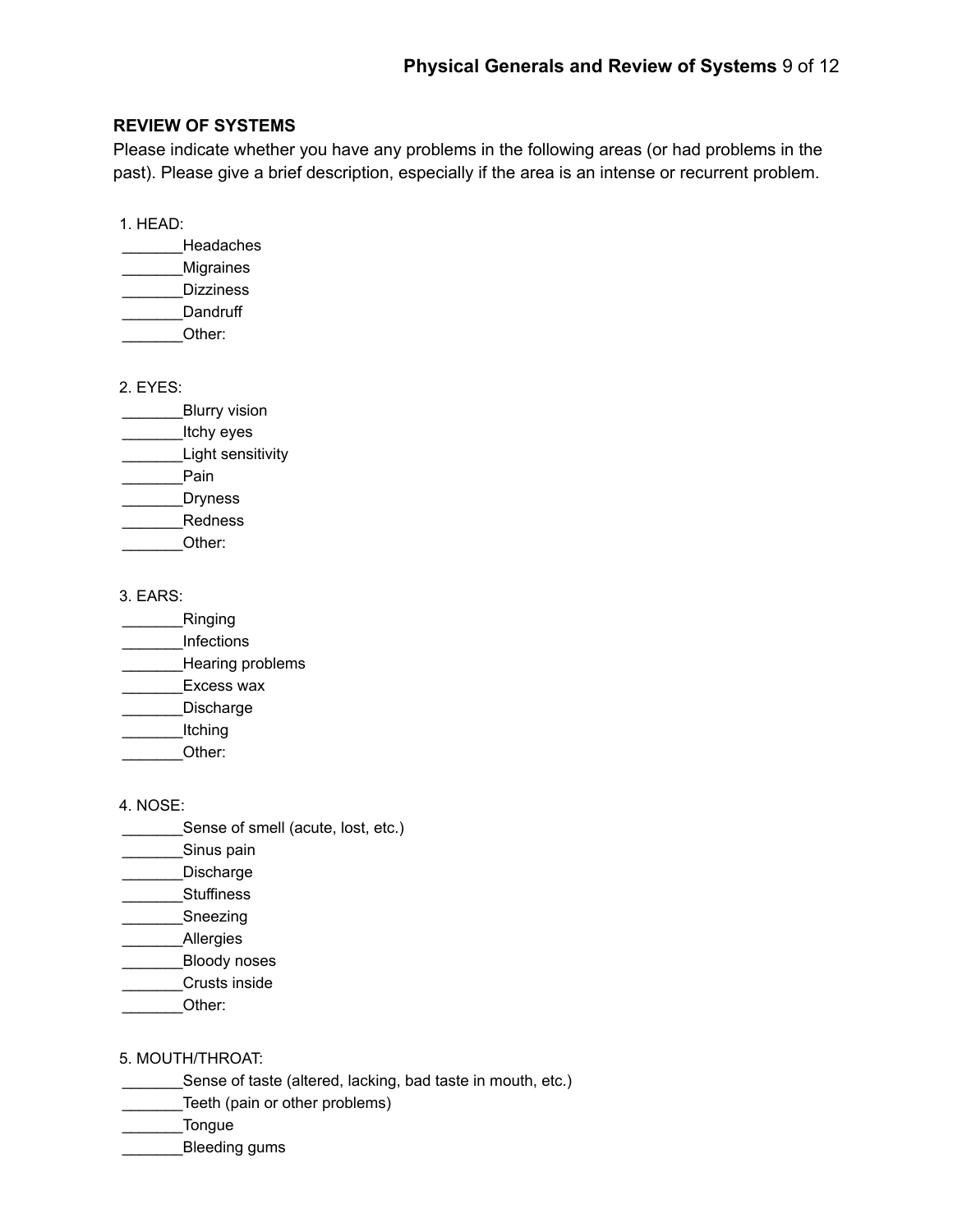\_\_\_\_\_\_\_Cold sores

Sore throats

6. NECK:

\_\_\_\_\_\_\_Sensitive to anything snug worn at neck

\_\_\_\_\_\_\_Thyroid issues

Neck pain

\_\_\_\_\_\_\_Stiffness

\_\_\_\_\_\_\_Other:

7. CHEST:

\_\_\_\_\_\_\_Chest pains

**\_\_\_\_\_\_\_Heart palpitations** 

**\_\_\_\_\_\_\_\_Shortness of breath** 

Wheezing

\_\_\_\_\_\_\_Cough

\_\_\_\_\_\_\_Breast tenderness

\_\_\_\_\_\_\_Breast lumps

\_\_\_\_\_\_\_Other:

8. ABDOMEN/GI:

\_\_\_\_\_\_\_Appetite

Heartburn/reflux

\_\_\_\_\_\_\_Belching

\_\_\_\_\_\_\_Nausea

\_\_\_\_\_\_\_\_Stomach pain

\_\_\_\_\_\_\_Bloating/distention

\_\_\_\_\_Abdominal pain

\_\_\_\_\_\_\_Ulcers

\_\_\_\_\_\_\_Constipation/difficult stool

\_\_\_\_\_\_\_Diarrhea

\_\_\_\_\_\_\_Flatulence

\_\_\_\_\_\_\_Hemorrhoids

\_\_\_\_\_\_\_Change in stool (color, consistency, shape, etc.)

Sensitive to anything snug worn around waist

\_\_\_\_\_\_\_Other:

9. GU/FEMALE:

**Example 20** Heavy Menstruation

\_\_\_\_\_\_\_Painful Menstruation

\_\_\_\_\_\_\_PMS

\_\_\_\_\_\_\_Vaginal discharge

\_\_\_\_\_\_\_History of STD's

\_\_\_\_\_\_\_Menopause/Perimenopause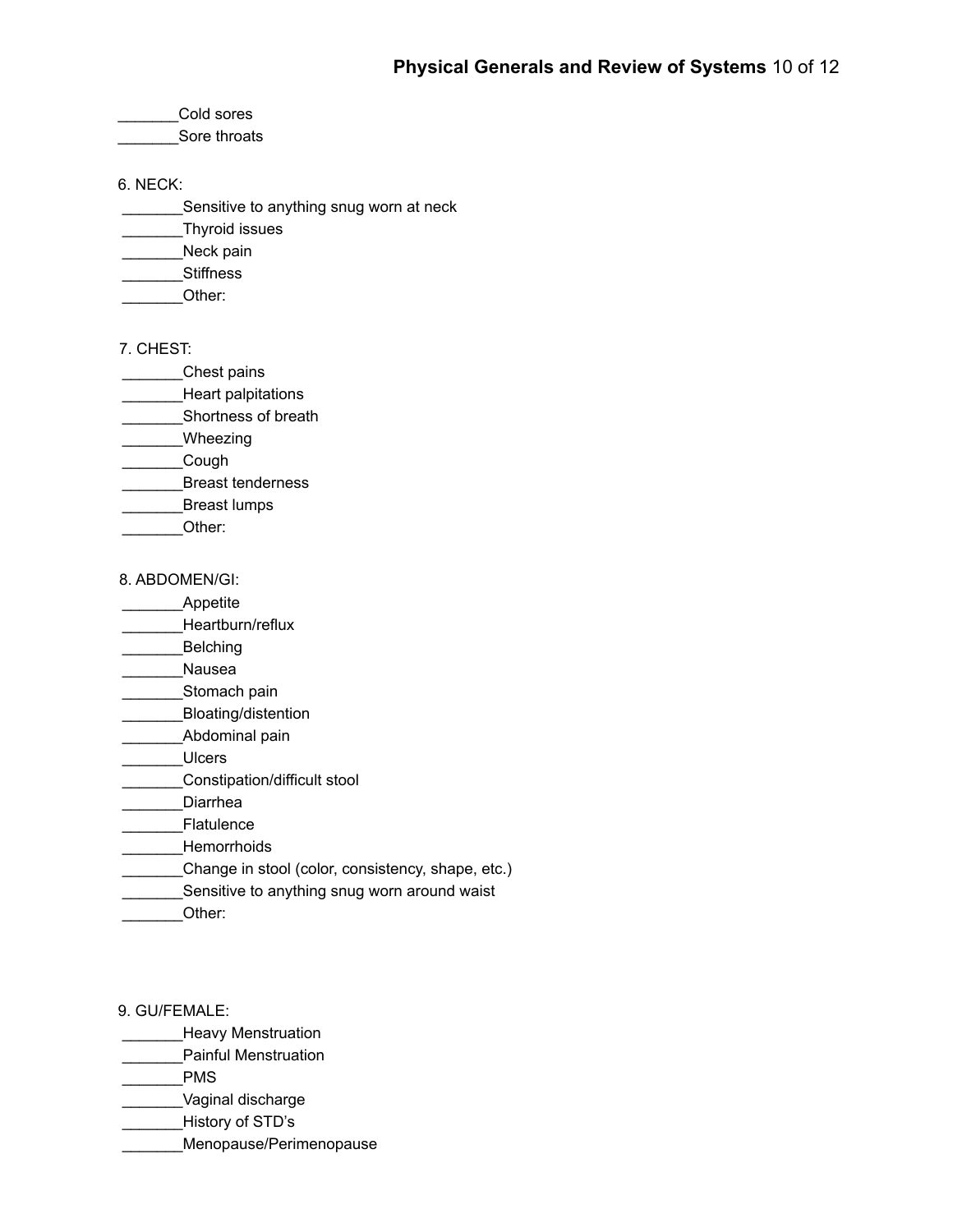\_\_\_\_\_\_\_Sex drive (libido)

\_\_\_\_\_\_\_Fertility issues

\_\_\_\_\_\_\_How old were you at your first period?

### 10. GU/MALE:

\_\_\_\_\_\_\_Trouble urinating (starting, force of stream, incomplete emptying, etc,)

\_\_\_\_\_\_\_Incontinence

\_\_\_\_\_\_\_History of STDs

\_\_\_\_\_\_\_Prostate issues

**Example 25 Testicular pain or swelling** 

\_\_\_\_\_\_\_Blood in urine

\_\_\_\_\_\_\_Erections

Sex drive (libido)

\_\_\_\_\_\_\_How many times do you urinate during the night?

\_\_\_\_\_\_\_Other:

## 11. MUSCULOSKELETAL/EXTREMITIES:

\_\_\_\_\_\_\_Body stiffness

\_\_\_\_\_\_\_Joint pains

- \_\_\_\_\_Muscle pain
- Low back pain
- **Example 2** Other back pain
- \_\_\_\_\_\_\_Sciatica

\_\_\_\_\_\_\_Muscle cramps

\_\_\_\_\_\_\_Swelling/edema

- \_\_\_\_\_\_\_Significant injury in the past
- \_\_\_\_\_\_\_Other:

### 12. SKIN/INTEGUMENT:

\_\_\_\_\_\_\_Acne

Eczema

- **Psoriasis**
- \_\_\_\_\_\_\_Ringworm
- \_\_\_\_\_\_\_Dry skin

Lichy skin

- **Easy bruising**
- \_\_\_\_\_\_\_Discoloration
- \_\_\_\_\_\_\_Skin infections/boils/cellulitis

\_\_\_\_\_\_\_Moles, skin tags

- \_\_\_\_\_\_\_Skin cancer
- \_\_\_\_\_\_\_Nails (soft, slow growing, split, brittle, ridged, etc.)
- \_\_\_\_\_\_\_Hangnails
- **Example 2** Ingrown toenails
- \_\_\_\_\_\_\_Toenail fungus
- **Example 3** Sensitivity to metals